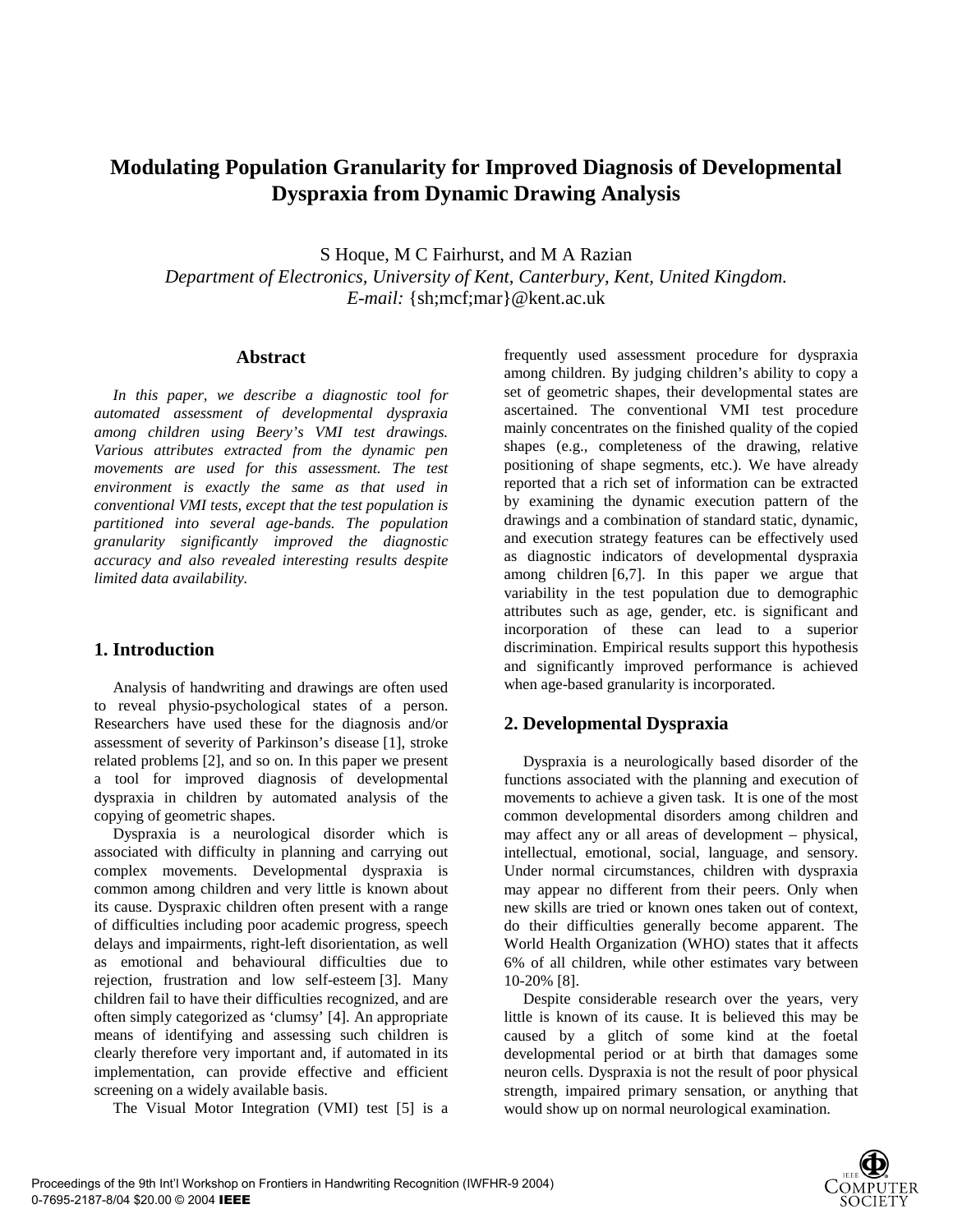

**Figure 1.** Shapes from the visual-motor integration (VMI) test.

The diagnosis of dyspraxia often involves a general screening carried out by a paediatrician, community medical officer, or clinical psychologist. In many cases the symptoms are not apparent until the impaired systems are overtaxed or the condition has severely deteriorated. There is no apparent clinical cure, and the treatment usually involves retraining the child (by specialist therapists) to overcome the observed difficulties.

#### **3. The Visual-Motor Integration (VMI) Test**

The Visual Motor Integration test (VMI), one of the standard tests adopted for assessing dyspraxia, is based on the observation that children's ability to copy geometric forms has a strong correlation with their academic achievements. The VMI test has had wide acceptability for use with children of varying background and cultures throughout the world.

The VMI test requires children to copy with pencil and paper a sequence of geometric shapes of increasing complexity. Figure 1 illustrates the 24 shapes used for the analysis in sequence. A smaller set is used for very young children. The VMI test procedure is generally not time-restricted, and not all children copy all the shapes. No feedback or encouragement is allowed except for some simple instructions which are essential for the proper conduct of the test. The test administrator compiles a raw-score which is then converted to other standardized metrics. The higher are the scores, the more competent the performance. The test is traditionally administered by an occupational therapist.

#### **4. Proposed Diagnostic System**

The proposed system for automated diagnostic/ screening is illustrated in Figure 2. It comprises a parallel combination of 24 classifiers, each committed to a particular VMI shape and acting independently. The children are categorized into a number of age groups and this information is passed both to the member classifiers and the combiner. The member classifiers, in our implementation, contain separate mathematical models for each age group. The classifier output is a hard decision (i.e., whether dyspraxia is or is not present) along with its relative confidence in that decision. These individual verdicts are then fed to a decision-fusion engine which, using standard multi-expert fusion protocols, reports the overall diagnosis.

The key to the scheme under consideration here is the capture of the execution mechanism of the drawings. The interface adopted for this collection is a standard computer-linked graphics tablet. The paper-based VMI test sheets are affixed to the tablet surface and the child copies the shapes directly on to paper using of a cordless digitizer pen. The experimental set-up is, therefore, made to parallel almost exactly the conditions prevailing when conventional manual testing is undertaken. In our automated testing, the pen movements and exerted penpressures are recorded as a time-stamped series of (*x,y,p*) vectors. Many systems may also record and utilize additional information such as the angle and tilt of the pen etc. It has already been shown that a range of interesting discriminatory metrics/attributes can be extracted from this data [6,7], which are subsequently used for our analysis.

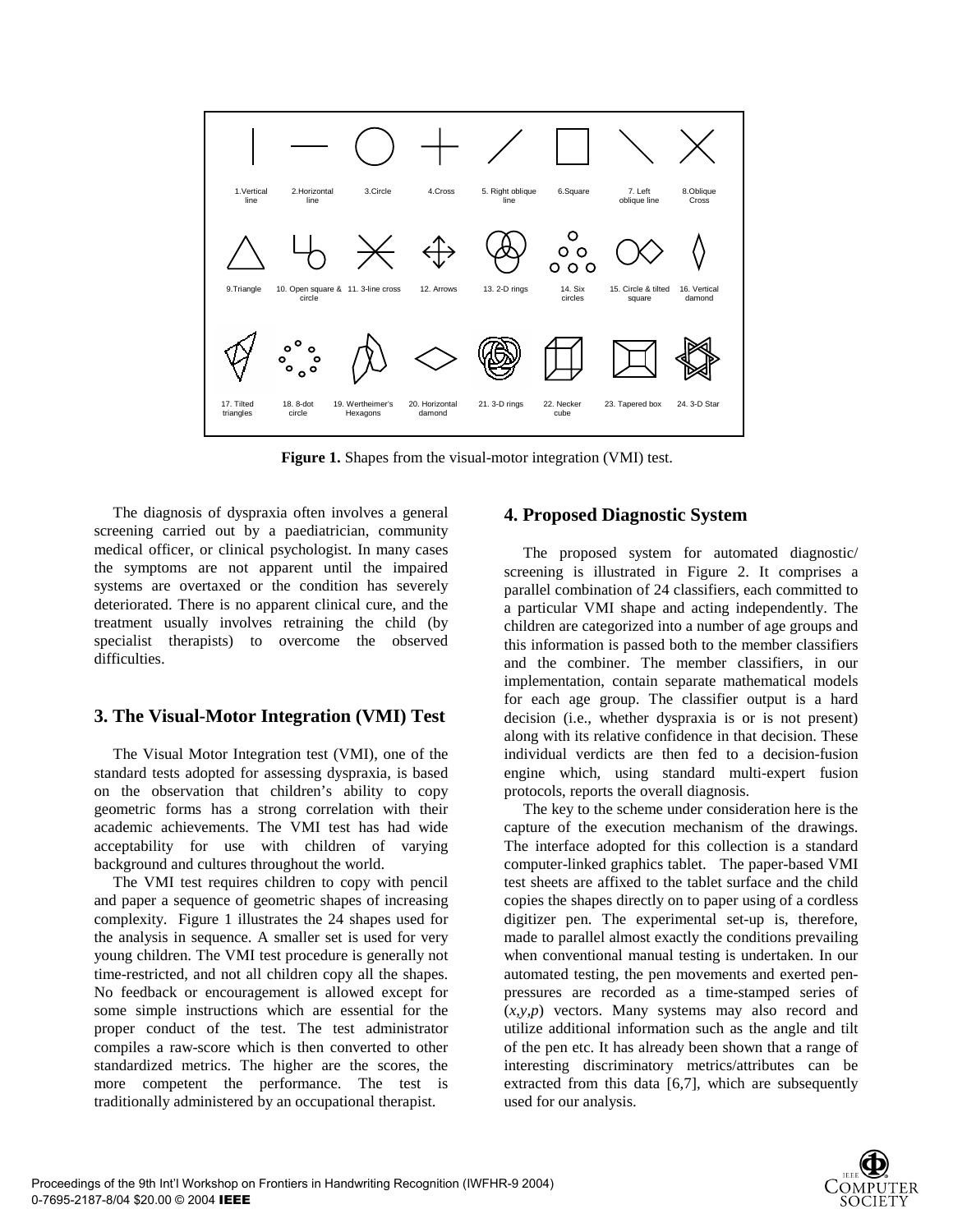

**Figure 2.** The proposed diagnostic system

#### **5. Experiments and Results**

A number of empirical investigations were conducted to assess the impact of granularity with respect to age banding on dyspraxia screening. Data for this evaluation trial were collected from two distinct test populations. The first group is from children with diagnosed dyspraxia and referred to a local Paediatric Assessment Centre. There are 75 dyspraxic children, 59 male and 16 female. The second group comprises non-screened children from a local primary school with no known disability. This group has 72 children of whom 32 are male and 40 female. 'Biological age' of both these populations ranged between 5 and 12 years. All these children underwent conventional VMI testing while their dynamic pen movement details were recorded as described previously.

Three types of features were extracted from the pendynamics: *static*, *dynamic* and *strategic*. The static features, such as width, height, etc., are indicators of the quality of the finished drawing. The dynamic features (e.g., velocity and pressure profile, various time intervals, etc.) provide insight into the mechanism of the drawing execution. The strategic features highlight aspects of drawings such as stroke sequencing, start/end locations, etc. In total, a 21-dimensional feature vector is extracted from each shape drawn. All measurements are normalized to a [0,1] scale and all the extracted features are used for the analysis irrespective of the shape complexities.

The first experiment focused on the ability of the member classifiers in identifying dyspraxia by using features from a single shape without incorporating any population granularity (i.e., all children are put into a single age group). Numerous classification techniques are available (e.g., statistical, AI, biologically-inspired networks etc.) [9]. We used a range of such algorithms and the observed error rates are presented in Table 1.

**Table 1.** Diagnosis error rates [irrespective of age].

| <b>VMI</b>                   | Algorithm <sup>*</sup> |        |      |       |            |        |        |                                     |  |
|------------------------------|------------------------|--------|------|-------|------------|--------|--------|-------------------------------------|--|
| Shape #                      | UDC                    | Parzen | Tree | LogLC | <b>SVM</b> | $1-NN$ | Fisher | <b>Best</b>                         |  |
| Before fusion:               |                        |        |      |       |            |        |        |                                     |  |
| 1                            | 43.8                   | 44.5   | 51.4 | 38.4  | 39.0       | 51.4   | 41.1   | LogLC                               |  |
| $\overline{c}$               | 43.2                   | 44.5   | 50.0 | 44.5  | 42.5       | 45.9   | 45.2   | <b>SVM</b>                          |  |
| 3                            | 32.2                   | 36.3   | 36.3 | 34.3  | 35.6       | 34.3   | 32.9   | <b>UDC</b>                          |  |
| $\overline{4}$               | 44.3                   | 32.2   | 40.3 | 36.2  | 36.9       | 36.2   | 34.2   | Parzen                              |  |
| 5                            | 55.7                   | 36.9   | 49.0 | 43.0  | 41.6       | 45.0   | 45.0   | Parzen                              |  |
| 6                            | 45.6                   | 45.6   | 49.7 | 45.0  | 44.3       | 40.3   | 47.0   | $1-NN$                              |  |
| $\overline{7}$               | 47.0                   | 45.0   | 53.7 | 42.3  | 42.3       | 50.3   | 42.3   | LogLC                               |  |
| 8                            | 41.9                   | 50.7   | 42.6 | 44.6  | 48.0       | 53.4   | 47.3   | <b>UDC</b>                          |  |
| 9                            | 47.3                   | 39.2   | 41.9 | 42.6  | 45.3       | 44.6   | 40.5   | Parzen                              |  |
| 10                           | 50.3                   | 43.6   | 49.7 | 38.9  | 47.0       | 52.4   | 40.3   | LogLC                               |  |
| 11                           | 46.3                   | 45.6   | 49.7 | 38.9  | 49.0       | 52.4   | 39.6   | LogLC                               |  |
| 12                           | 38.9                   | 49.7   | 49.7 | 33.6  | 39.6       | 51.7   | 37.6   | LogLC                               |  |
| 13                           | 37.6                   | 44.7   | 46.8 | 36.9  | 44.0       | 51.8   | 37.6   | LogLC                               |  |
| 14                           | 36.9                   | 41.1   | 48.2 | 36.9  | 34.0       | 43.3   | 36.9   | <b>SVM</b>                          |  |
| 15                           | 42.9                   | 37.9   | 48.6 | 39.3  | 44.3       | 44.3   | 39.3   | Parzen                              |  |
| 16                           | 42.3                   | 36.0   | 41.4 | 35.1  | 32.4       | 39.6   | 35.1   | <b>SVM</b>                          |  |
| 17                           | 40.5                   | 52.3   | 55.9 | 55.0  | 45.1       | 48.7   | 50.5   | <b>UDC</b>                          |  |
| 18                           | 36.9                   | 41.4   | 50.5 | 41.4  | 43.2       | 50.5   | 41.4   | UDC                                 |  |
| 19                           | 35.1                   | 36.2   | 42.6 | 31.9  | 37.2       | 35.1   | 33.0   | LogLC                               |  |
| 20                           | 36.2                   | 44.7   | 43.6 | 40.4  | 38.3       | 38.3   | 39.4   | <b>UDC</b>                          |  |
| 21                           | 43.0                   | 44.1   | 46.2 | 50.5  | 60.2       | 39.8   | 50.5   | $1-NN$                              |  |
| 22                           | 40.6                   | 42.0   | 31.9 | 39.1  | 53.6       | 44.9   | 37.7   | Tree                                |  |
| 23                           | 43.5                   | 43.5   | 46.4 | 26.1  | 33.3       | 49.3   | 27.5   | LogLC                               |  |
| 24                           | 59.7                   | 41.8   | 53.7 | 50.8  | 44.8       | 40.3   | 52.2   | $1-NN$                              |  |
| After fusion (by Mean rule): |                        |        |      |       |            |        |        |                                     |  |
| All 24<br><b>Shapes</b>      | 30.9                   | 29.8   | 31.8 | 26.9  | 34.0       | 30.1   | 27.4   | 26.8                                |  |
| Best 10<br>shapes            | 30.1                   | 29.4   | 38.4 | 25.3  | 31.4       | 28.8   | 27.0   | 26.4                                |  |
| Best 5<br>shapes             | 30.6                   | 27.0   | 33.2 | 26.4  | 29.3       | 27.7   | 25.2   | 28.9<br><b>DADZEN</b> <i>Parzan</i> |  |

**\***UDC-*Uncorrelated quadratic Bayes classifier*, PARZEN-*Parzen densities based classifier*, TREE-*Decision tree classifier*, LOGLC-*Logistic Linear Classifier*, SVM-*Support Vector Classifier*, 1-NN-*Nearest neighbour classifier*, FISHER-*Fisher's Least Square Linear Classifier*

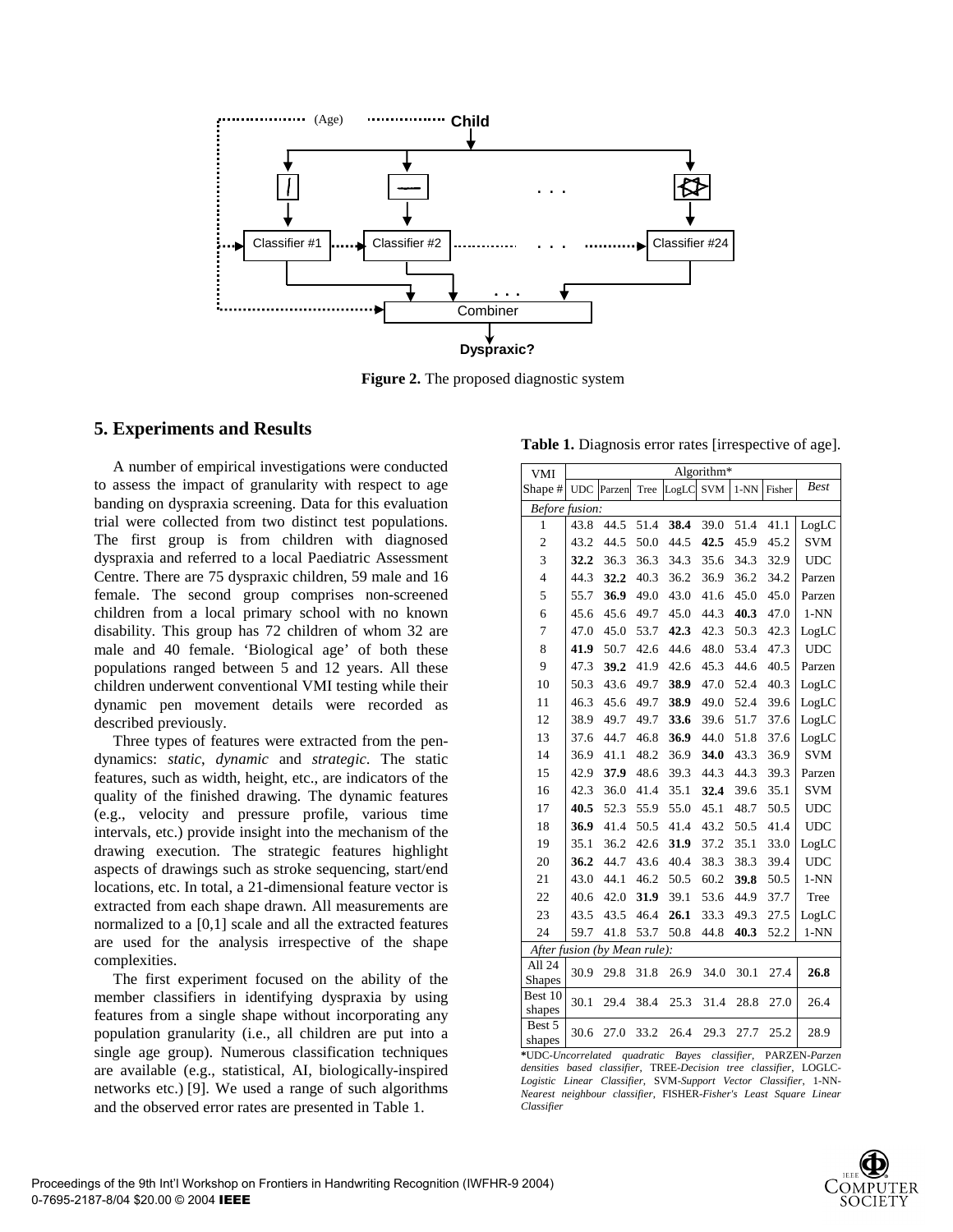

**Figure 3.** Behavioural shift with age (for shape 1)

|  | Table 2. Diagnosis error rates for the Age Group I |  |
|--|----------------------------------------------------|--|
|  |                                                    |  |

| <b>VMI</b>                   | Algorithm      |        |      |       |            |        |        |             |  |  |
|------------------------------|----------------|--------|------|-------|------------|--------|--------|-------------|--|--|
| Shape #                      | <b>UDC</b>     | Parzen | Tree | LogLC | <b>SVM</b> | $1-NN$ | Fisher | <b>Best</b> |  |  |
|                              | Before fusion: |        |      |       |            |        |        |             |  |  |
| 1                            | 25.9           | 25.9   | 22.2 | 40.7  | 27.8       | 46.3   | 35.2   | Tree        |  |  |
| $\mathbf{2}$                 | 33.3           | 38.9   | 44.4 | 44.4  | 31.5       | 42.6   | 31.5   | <b>SVM</b>  |  |  |
| 3                            | 31.5           | 27.8   | 24.1 | 38.9  | 31.5       | 40.7   | 35.2   | Tree        |  |  |
| 4                            | 65.5           | 47.3   | 47.3 | 38.2  | 40.0       | 43.6   | 40.0   | LogLC       |  |  |
| 5                            | 41.8           | 50.9   | 49.1 | 52.7  | 32.7       | 50.9   | 47.3   | <b>SVM</b>  |  |  |
| 6                            | 32.7           | 32.7   | 50.9 | 38.2  | 32.7       | 40.0   | 40.0   | <b>UDC</b>  |  |  |
| 7                            | 36.4           | 41.8   | 36.4 | 45.5  | 36.4       | 52.7   | 45.5   | <b>UDC</b>  |  |  |
| 8                            | 38.9           | 37.0   | 51.9 | 35.2  | 33.3       | 38.9   | 27.8   | Fisher      |  |  |
| 9                            | 46.3           | 31.5   | 44.4 | 46.3  | 35.2       | 42.6   | 40.7   | Parzen      |  |  |
| 10                           | 30.9           | 29.1   | 45.5 | 32.7  | 29.1       | 38.2   | 27.3   | Fisher      |  |  |
| 11                           | 40.0           | 49.1   | 32.7 | 23.6  | 25.5       | 47.3   | 25.5   | LogLC       |  |  |
| 12                           | 25.5           | 29.1   | 38.2 | 36.4  | 21.8       | 30.9   | 25.5   | <b>SVM</b>  |  |  |
| 13                           | 29.2           | 43.8   | 41.7 | 45.8  | 27.1       | 41.7   | 35.4   | <b>SVM</b>  |  |  |
| 14                           | 31.3           | 39.6   | 39.6 | 37.5  | 27.1       | 43.8   | 29.2   | <b>SVM</b>  |  |  |
| 15                           | 54.2           | 35.4   | 39.6 | 41.7  | 31.3       | 41.7   | 41.7   | <b>SVM</b>  |  |  |
| After fusion (by Mean rule): |                |        |      |       |            |        |        |             |  |  |
| All 15<br><b>Shapes</b>      | 31.3           | 26.0   | 29.7 | 29.6  | 31.9       | 29.3   | 20.9   | 26.1        |  |  |
| Best 10<br>shapes            | 30.1           | 25.7   | 28.6 | 22.2  | 31.3       | 27.4   | 22.5   | 22.3        |  |  |
| Best 5<br>shapes             | 26.7           | 22.3   | 31.8 | 30.1  | 30.3       | 27.5   | 22.2   | 26.3        |  |  |

It is evident that a degree of diagnostic classification can be achieved from certain individual shapes, although in many cases, member classifiers failed to effectively discriminate between dyspraxic and normal children. Diagnostic accuracies are strongly dependent on the underlying classification algorithm. These relatively low accuracies may be attributed to the small size of the sample population.

In the second stage of our proposed system, the individual decisions are combined employing the 'Meanrule' combination protocol [10]. In cases where a child did not draw some of the VMI shapes, the corresponding classifiers enforced decisions in favour of dyspraxia. The resulting global error rates are presented in the top row of the bottom section in Table 1. Note that identical classification algorithms were used for all the member classifiers. It is also evident that many shapes offered very low discriminatory information and their inclusion is unlikely to contribute towards an effective decisionfusion. Therefore, we attempted fusing only the best 10 or 5 decisions and the resulting error rates are shown in the bottom two rows of Table 1. We also observed that different member classifiers perform optimally under different algorithms (as indicated in the rightmost column of Table 1). So, we also combined member classifiers while using their most suited algorithm. Error rates thus achieved from the combination are shown in the rightmost column of the bottom three rows.

A general observation from this empirical study is that fusion of classifiers offered a more robust decision, although the combined performance is sometimes poorer than some of the fusing members. This is due to the adverse effect of combination with the nondiscriminatory classifier outputs. Performance thus improved when only the best-N classifiers from the pool were combined. It is also noticeable that, for some of the combinations, the best-5 shapes generated less accurate decisions than best-10. This happened because the success of a combination not only lies in the individual superiority of the members but also depends on their mutual independence and diversity [11].

Another reason for the low accuracies of the member classifiers may be the high variability in the copied drawings introduced by the very wide range of child ages. Since the symptoms of dyspraxia can, to an extent, be ameliorated with increasing age, drawings of simple shapes of an older dyspraxic child may appear very similar to that of a healthy younger child. Figure 3 illustrates the change in behavioural trait with increasing age by plotting mean-velocity of all subjects tested across all biological age ranges with respect to their copying of Shape 1 (vertical line). This graph confirms the tendency of patients to draw faster than controls of a similar age, and also shows that older patients tend to develop a strategy of slower execution than their younger counterparts. This anomaly can be handled by categorizing children into a number of age groups so that children with anticipated similar ability are grouped together.

With this in mind, we created three heuristic groups where Group I included children below 7 years of age, Group II those aged 7 and 8 and Group III consists of children older than 8 years. We tested the system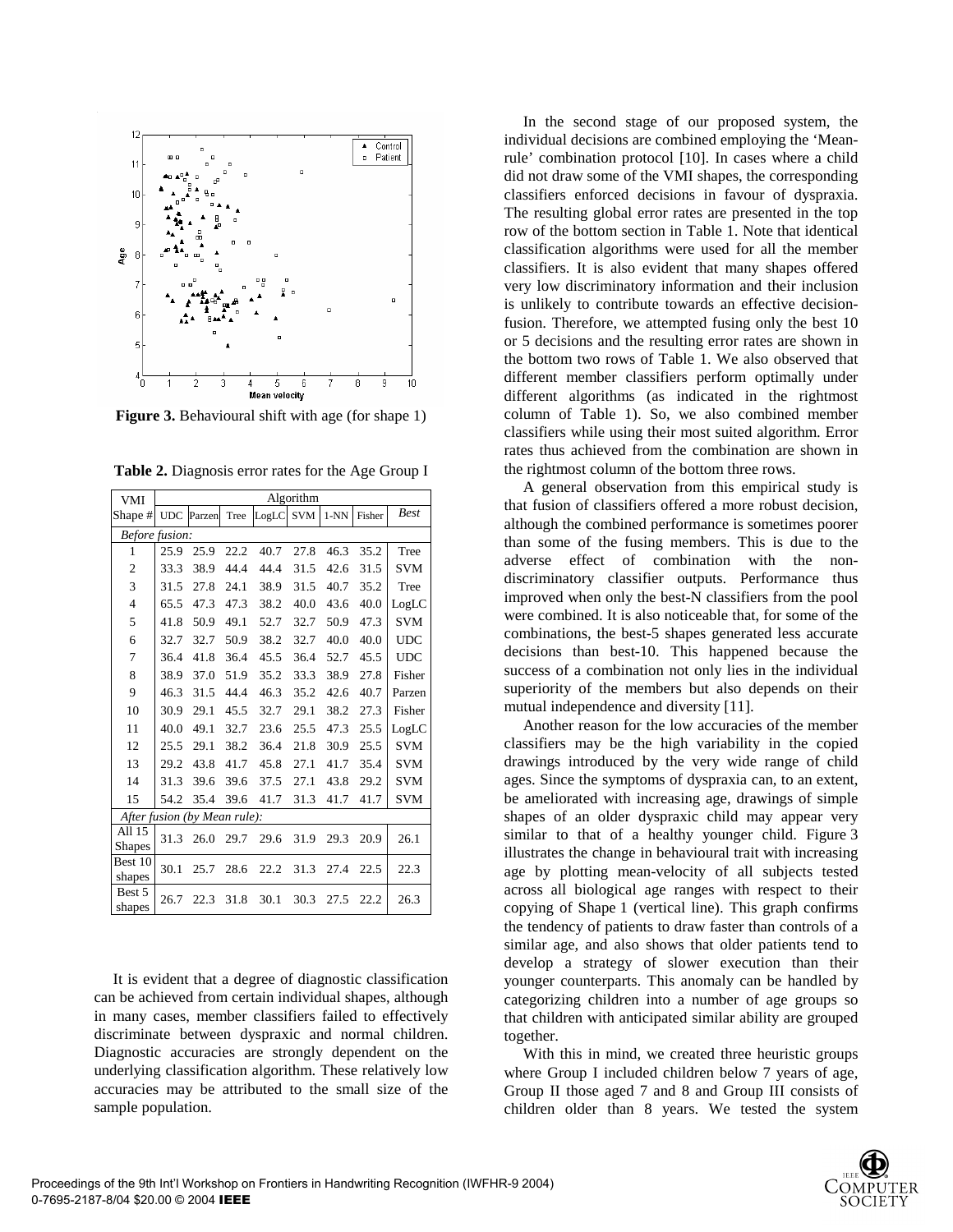performance with the population from one group only and the resulting error rates are shown in Tables 2, 3 and 4. In Table 2, VMI shapes only up to 15 are shown because very few children in this age group actually draw Shapes 16 or beyond.

We can readily see that the overall accuracy after fusion is significantly enhanced in most cases for all age groups. The relatively higher error rates found in Table 2 imply that Age Group I should be further split into smaller age bands.

In line with our previous observations, it is obvious that selection of an appropriate subset of shapes and corresponding classification algorithms can lead to the implementation of a superior diagnostic system. The choice of shapes and algorithms is related to the age of the child under consideration and it may even be worth exploring the possibility of incorporating non-VMI shapes into this automated diagnostic tool.

| Table 3. Diagnosis error rates for the Age Group II. |  |  |
|------------------------------------------------------|--|--|
|------------------------------------------------------|--|--|

| <b>VMI</b>                   | Algorithm      |        |      |       |            |        |        |             |  |  |  |  |
|------------------------------|----------------|--------|------|-------|------------|--------|--------|-------------|--|--|--|--|
| Shape #                      | <b>UDC</b>     | Parzen | Tree | LogLC | <b>SVM</b> | $1-NN$ | Fisher | <b>Best</b> |  |  |  |  |
|                              | Before fusion: |        |      |       |            |        |        |             |  |  |  |  |
| 1                            | 64.7           | 47.1   | 38.2 | 50.0  | 32.4       | 44.1   | 52.9   | <b>SVM</b>  |  |  |  |  |
| $\overline{c}$               | 20.6           | 41.2   | 32.4 | 50.0  | 29.4       | 38.2   | 44.1   | <b>UDC</b>  |  |  |  |  |
| 3                            | 29.4           | 32.4   | 26.5 | 35.3  | 38.2       | 29.4   | 38.2   | Tree        |  |  |  |  |
| $\overline{4}$               | 67.7           | 32.4   | 29.4 | 23.5  | 23.5       | 29.4   | 35.3   | LogLC       |  |  |  |  |
| 5                            | 67.7           | 29.4   | 41.2 | 47.1  | 38.2       | 41.2   | 50.0   | Parzen      |  |  |  |  |
| 6                            | 26.5           | 41.2   | 20.6 | 26.5  | 23.5       | 41.2   | 26.5   | Tree        |  |  |  |  |
| 7                            | 67.7           | 47.1   | 55.9 | 50.0  | 32.4       | 41.2   | 50.0   | <b>SVM</b>  |  |  |  |  |
| 8                            | 32.4           | 32.4   | 32.4 | 47.1  | 32.4       | 29.4   | 41.2   | $1-NN$      |  |  |  |  |
| 9                            | 41.2           | 58.8   | 41.2 | 41.2  | 38.2       | 52.9   | 29.4   | Fisher      |  |  |  |  |
| 10                           | 47.1           | 41.2   | 23.5 | 17.7  | 38.2       | 50.0   | 29.4   | LogLC       |  |  |  |  |
| 11                           | 50.0           | 41.2   | 41.2 | 47.1  | 32.4       | 50.0   | 32.4   | <b>SVM</b>  |  |  |  |  |
| 12                           | 44.1           | 58.8   | 50.0 | 44.1  | 32.4       | 64.7   | 50.0   | <b>SVM</b>  |  |  |  |  |
| 13                           | 33.3           | 30.3   | 30.3 | 39.4  | 36.4       | 33.3   | 21.2   | Fisher      |  |  |  |  |
| 14                           | 42.4           | 48.5   | 33.3 | 57.6  | 33.3       | 33.3   | 33.3   | <b>SVM</b>  |  |  |  |  |
| 15                           | 30.3           | 36.4   | 21.2 | 27.3  | 36.4       | 33.3   | 30.3   | Tree        |  |  |  |  |
| 16                           | 40.9           | 31.8   | 54.6 | 54.6  | 36.4       | 31.8   | 45.5   | Parzen      |  |  |  |  |
| 17                           | 50.0           | 45.5   | 59.1 | 4.6   | 77.3       | 50.0   | 4.6    | Fisher      |  |  |  |  |
| 18                           | 36.4           | 45.5   | 54.6 | 45.5  | 50.0       | 50.0   | 45.5   | <b>UDC</b>  |  |  |  |  |
| 19                           | 33.3           | 22.2   | 55.6 | 55.6  | 16.7       | 33.3   | 55.6   | <b>SVM</b>  |  |  |  |  |
| 20                           | 33.3           | 33.3   | 61.1 | 22.2  | 27.8       | 38.9   | 27.8   | LogLC       |  |  |  |  |
| 21                           | 35.3           | 52.9   | 76.5 | 23.5  | 47.1       | 70.6   | 23.5   | LogLC       |  |  |  |  |
| 22                           | 61.5           | 61.5   | 61.5 | 46.2  | 46.2       | 61.5   | 53.9   | LogLC       |  |  |  |  |
| 23                           | 15.4           | 38.5   | 30.8 | 69.2  | 53.9       | 38.5   | 53.9   | <b>UDC</b>  |  |  |  |  |
| 24                           | 7.7            | 38.5   | 30.8 | 69.2  | 61.5       | 30.8   | 76.9   | <b>UDC</b>  |  |  |  |  |
| After fusion (by Mean rule): |                |        |      |       |            |        |        |             |  |  |  |  |
| All 24                       | 27.3           | 18.4   | 17.1 | 17.8  | 21.4       | 19.0   | 21.3   | 15.1        |  |  |  |  |
| <b>Shapes</b>                |                |        |      |       |            |        |        |             |  |  |  |  |
| Best 10<br>shapes            | 25.9           | 13.2   | 18.4 | 19.3  | 11.4       | 15.9   | 21.1   | 10.3        |  |  |  |  |
| Best 5<br>shapes             | 33.6           | 10.3   | 19.1 | 24.7  | 12.4       | 13.6   | 18.9   | 15.6        |  |  |  |  |

**Table 4.** Diagnosis error rates for the Age Group III.

| <b>VMI</b>                   | Algorithm  |        |      |       |            |        |        |              |  |
|------------------------------|------------|--------|------|-------|------------|--------|--------|--------------|--|
| Shape #                      | <b>UDC</b> | Parzen | Tree | LogLC | <b>SVM</b> | $1-NN$ | Fisher | <b>Best</b>  |  |
| Before fusion:               |            |        |      |       |            |        |        |              |  |
| 1                            | 37.9       | 50.0   | 29.3 | 34.5  | 43.1       | 43.1   | 41.4   | Tree         |  |
| $\overline{c}$               | 37.9       | 46.6   | 53.5 | 44.8  | 43.1       | 34.5   | 44.8   | $1-NN$       |  |
| 3                            | 34.5       | 41.4   | 22.4 | 37.9  | 39.7       | 37.9   | 36.2   | Tree         |  |
| $\overline{4}$               | 40.0       | 33.3   | 48.3 | 40.0  | 40.0       | 41.7   | 38.3   | Parzen       |  |
| 5                            | 36.7       | 36.7   | 38.3 | 48.3  | 41.7       | 50.0   | 55.0   | $_{\rm UDC}$ |  |
| 6                            | 31.7       | 30.0   | 45.0 | 38.3  | 31.7       | 31.7   | 38.3   | Parzen       |  |
| 7                            | 45.0       | 46.7   | 35.0 | 36.7  | 48.3       | 55.0   | 40.0   | Tree         |  |
| 8                            | 35.0       | 46.7   | 36.7 | 40.0  | 35.0       | 51.7   | 38.3   | <b>UDC</b>   |  |
| 9                            | 35.0       | 40.0   | 28.3 | 26.7  | 33.3       | 35.0   | 30.0   | LogLC        |  |
| 10                           | 40.0       | 30.0   | 36.7 | 38.3  | 35.0       | 38.3   | 38.3   | Parzen       |  |
| 11                           | 50.0       | 46.7   | 41.7 | 41.7  | 45.0       | 46.7   | 30.0   | Fisher       |  |
| 12                           | 58.3       | 33.3   | 45.0 | 31.7  | 28.3       | 46.7   | 30.0   | Fisher       |  |
| 13                           | 58.3       | 46.7   | 56.7 | 40.0  | 43.3       | 48.3   | 48.3   | LogLC        |  |
| 14                           | 33.3       | 40.0   | 35.0 | 26.7  | 56.7       | 41.7   | 40.0   | LogLC        |  |
| 15                           | 35.6       | 30.5   | 33.9 | 32.2  | 28.8       | 33.9   | 30.5   | <b>SVM</b>   |  |
| 16                           | 32.2       | 35.6   | 33.9 | 37.3  | 33.9       | 37.3   | 40.7   | <b>UDC</b>   |  |
| 17                           | 37.3       | 44.1   | 45.8 | 44.1  | 40.7       | 40.7   | 40.7   | <b>UDC</b>   |  |
| 18                           | 33.9       | 42.4   | 45.8 | 32.2  | 44.1       | 50.9   | 23.7   | Fisher       |  |
| 19                           | 39.3       | 58.9   | 46.4 | 39.3  | 48.2       | 33.9   | 46.4   | $1-NN$       |  |
| 20                           | 33.9       | 25.0   | 44.6 | 32.1  | 35.7       | 30.4   | 33.9   | Parzen       |  |
| 21                           | 41.1       | 39.3   | 30.4 | 35.7  | 42.9       | 33.9   | 42.9   | Tree         |  |
| 22                           | 41.7       | 27.1   | 56.3 | 39.6  | 31.3       | 27.1   | 45.8   | Parzen       |  |
| 23                           | 35.4       | 41.7   | 45.8 | 39.6  | 31.3       | 52.1   | 29.2   | Fisher       |  |
| 24                           | 55.3       | 40.4   | 36.2 | 48.9  | 46.8       | 40.4   | 38.3   | Tree         |  |
| After fusion (by Mean rule): |            |        |      |       |            |        |        |              |  |
| All 24<br><b>Shapes</b>      | 32.2       | 26.6   | 26.8 | 24.2  | 24.9       | 23.6   | 24.7   | 13.4         |  |
| Best 10<br>shapes            | 29.7       | 15.6   | 25.0 | 18.3  | 24.5       | 21.9   | 26.1   | 22.0         |  |
| Best 5<br>shapes             | 30.7       | 20.5   | 24.2 | 21.9  | 21.9       | 19.0   | 24.2   | 20.4         |  |

Table 5 shows the error rates for the whole population. These values can now be compared with those shown in the bottom 3 rows of Table 1. By considering all the children as belonging to one age group we obtained error rates around 26%. However, by introducing just three separate age categories, the error rate achieved improves to around 19%. This is indicative of a very fruitful avenue to explore for improved assessment of dyspraxia in the future.

#### **6. Conclusion**

This paper has outlined an approach, based on classifier combination techniques, to the design of an automated system for screening dyspraxia in children. The potential of the proposed system has been discussed in the context of the established VMI test. Population granularity was introduced by categorizing children into several age groups which subsequently lead to a 26% improvement in its diagnostic ability.